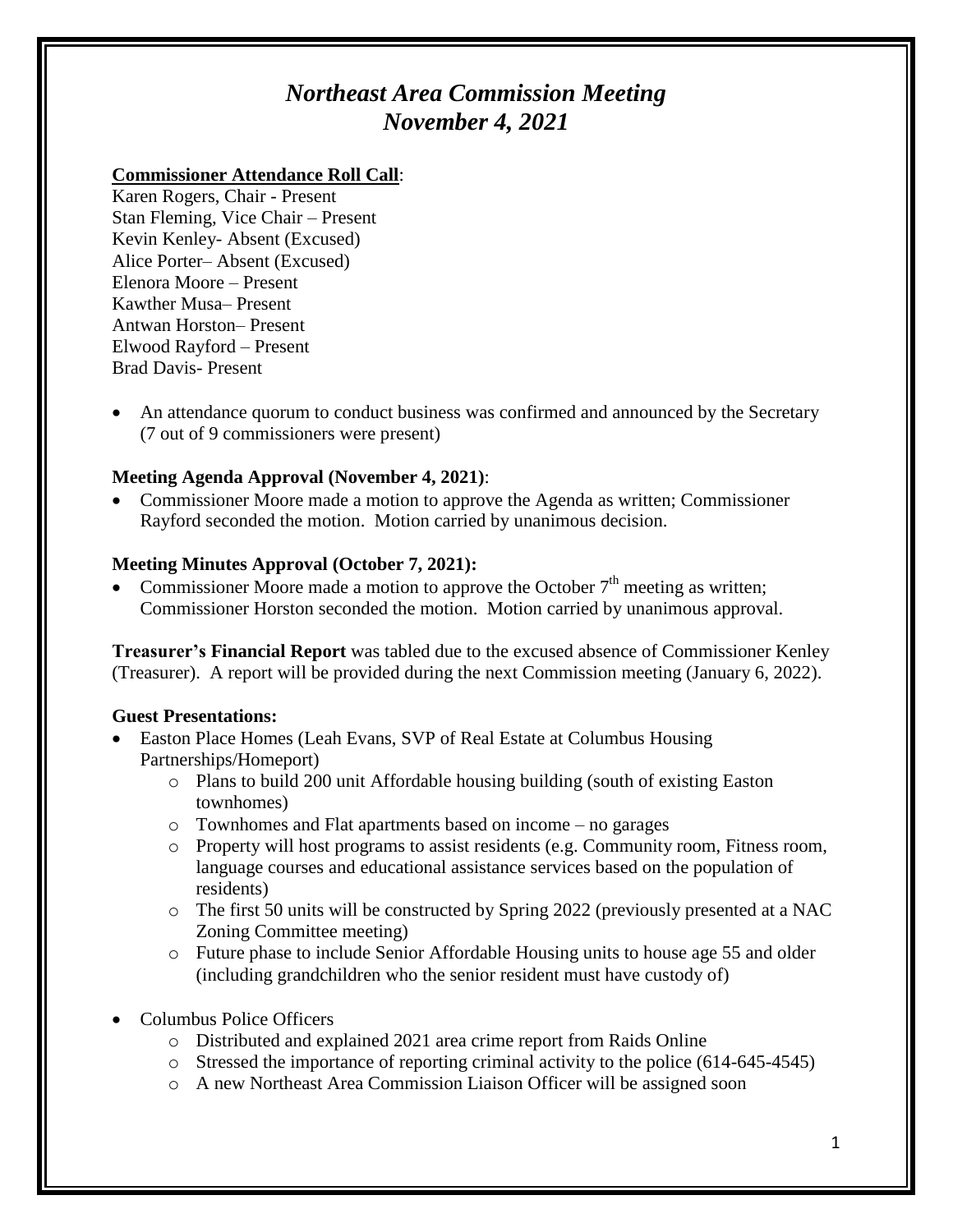# **Zoning and Variance Presentations/Reports (Elenora Moore, Zoning Chair)**

- Introduction of two new Zoning Committee Members (Critty Buenconsejo and Donna Rutledge)
	- o CV21-106 2189 Stelzer Rd., 43219 Variances
	- o Requesting variances for parking in two townships

Commissioner Rayford made a motion to approve these variances. Commissioner Horston seconded the motion. Motion carried by unanimous approval.

- o CV20-126A 2600 Stelzer Rd., 43219 Variance adjustments
- o Requesting a variance to adjust setback lines for the buildings along Stelzer Rd. and Codet, and for the garages along I-270

Commissioner Horston made a motion to approve these variance adjustments. Commissioner Fleming seconded the motion. Motion carried by unanimous approval.

#### **Old Business:**

- Commissioner Moore requested corrective language to the September 22, 2021 Special Meeting minutes due to inaccuracy. She read the corrective language for these minutes:
	- o Original Language: "Commissioner Moore asked to make a motion with permission relative to the Secretary role not being paid because the By-Laws will need to be modified as a result"
	- o Corrective Language: "Commissioner Moore called for a point of order stating even though it has been stricken, I believe a motion needs to be made because there are amendments and a budget that has to be changed; I would like to move with your permission"

Commissioner Davis made a motion to modify the September 22, 2021 Special meeting minutes with accurate language provided by Commissioner Moore. Commissioner Musa seconded the motion. Motion carried by unanimous approval.

# **New Business (Karen Rogers, Chair)**

- At-Large Commissioner candidate review (Presentation, Q&A)
	- o Commissioner Moore made a motion to accept the nomination of Sandra Chapple as an At-Large Commissioner
	- o Commissioner Rayford seconded the motion
	- o Motion carried by unanimous approval (Term effective immediately thru December, 2023)
- Chair Rogers announced another candidate (Nicole Horston) applied for the second vacant At-Large Commissioner seat (Term: January, 2022 – December, 2024). Currently, Mrs. Horston is completing her applicant packet and a vote will take place for her candidacy during the January 6, 2021 Commission meeting